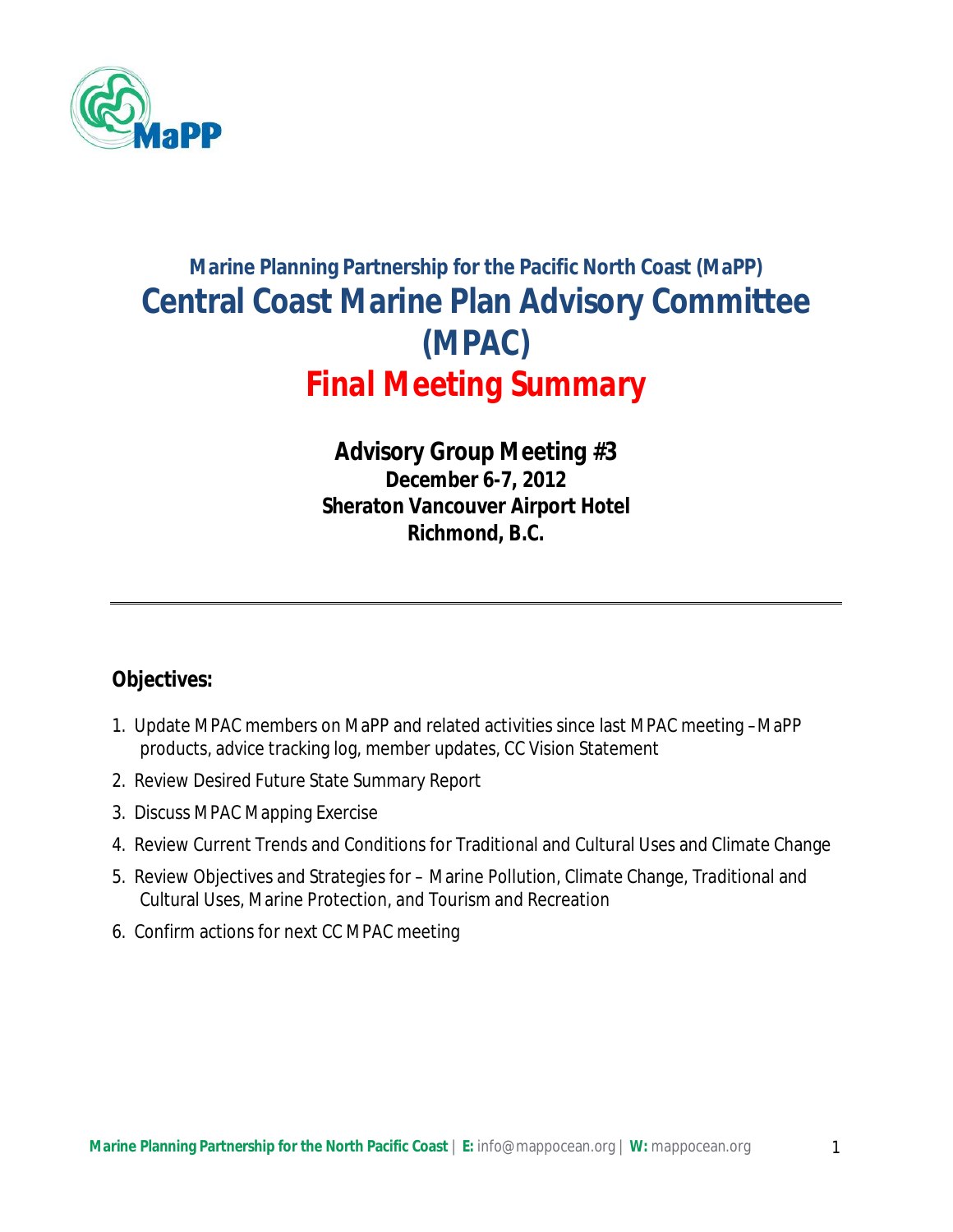# **Attendance:**

#### **MPAC Members and Alternates:**

Diana Chan, Karin Bodtker - *Conservation* Janice Kyle – *Public Recreation* Warren Warttig, Hans Granander - *Coastal Forestry* Jim McIsaac – *Commercial Fishing* Anne Salomon – *Marine Academic* Evan Loveless – *Commercial Tourism - Day two only* Paul Kariya – *Renewable Energy – Day two only*

#### **MaPP:**

Gord McGee – *Central Coast Indigenous Resource Alliance* (Co-Chair) Sally Cargill – *Ministry of Forests, Lands, and Natural Resource Operations* (Co-Chair) Matthew Justice – *Ministry of Forests, Lands, and Natural Resource Operations* Gary Runka *- Facilitator* Jo Smith – *MaPP Science Coordinator* Katie Beach – *MaPP Technical Planner* Fiona Kilburn – *MaPP (recorder)*

#### **Observers:**

Wally Webber - *Nuxalk First Nation* Jennifer Walkus - *Wuikinuxv Nation- Day one only* Harvey Mack - *Nuxalk First Nation- Day two only*

#### **Regrets:**

Mike Pfortmueller – *Member for Rec Fishing Service Providers* Richard Opala *– Member for Finfish Aquaculture Roberta Stevenson – Member for Shellfish Aquaculture* Brian Lande *– Member for Local Government* Ken Cripps - *Central Coast Indigenous Resource Alliance (Co-lead)*

Co-Chairs: Sally Cargill, Gord McGee Facilitator: Gary Runka Recording: Fiona Kilburn

# **Day 1**

### **Welcome and Opening:**

- The MPAC Co-Chairs (Gord McGee and Sally Cargill) provided a welcome on behalf of the Central Coast Technical Team, and introduced Gary Runka the meeting facilitator.
- The co-chairs acknowledged the meeting was being held on Musqueam Traditional Territory.
- Matthew Justice provided opening comments on behalf of the Province of B.C.
- Sally and Gord reviewed agenda and purpose of the meeting.
- The meeting participants introduced themselves (including alternates and MaPP participants).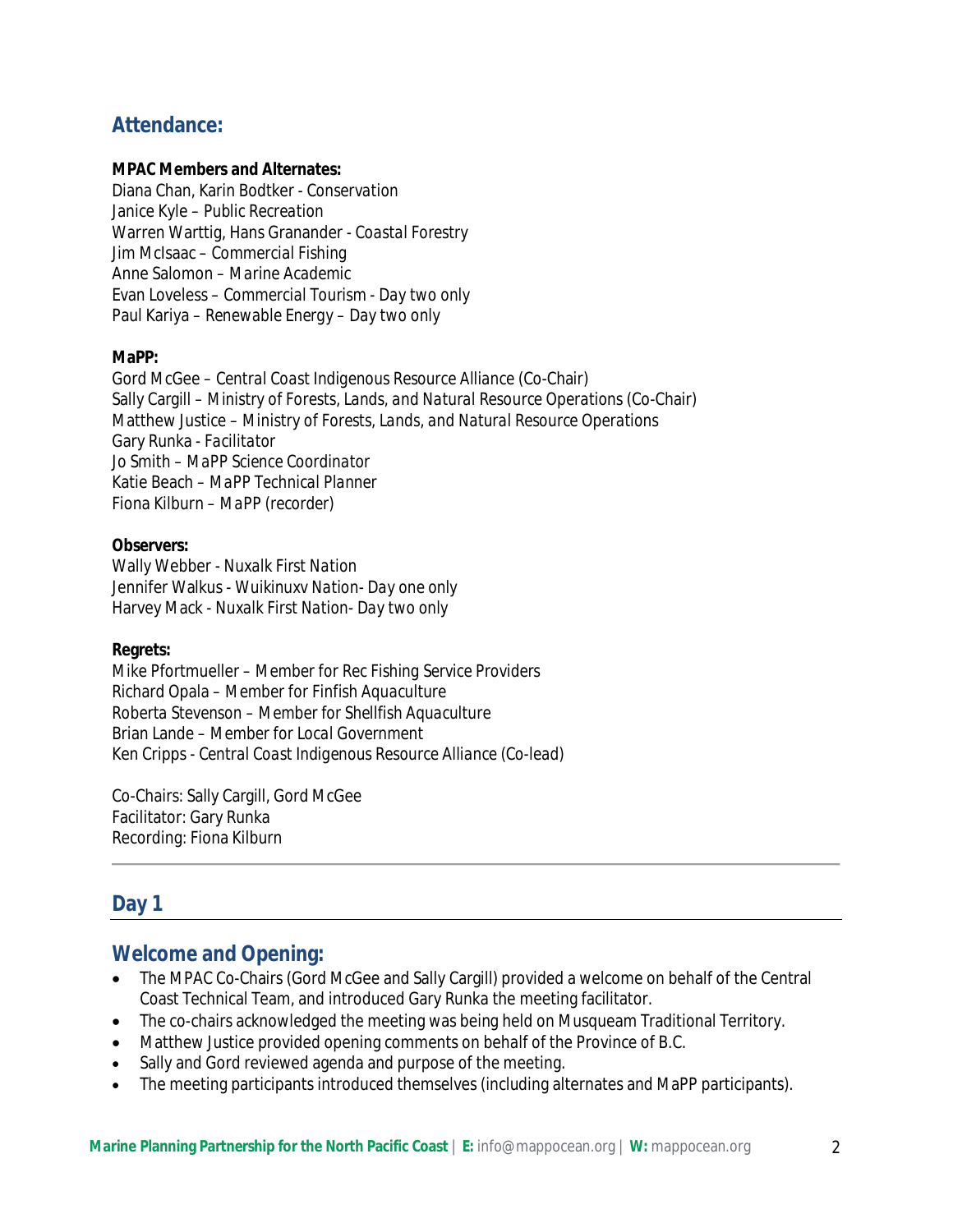### **Items Discussed and Clarified:**

- 1. Confirmation that both MPAC members and alternates can participate in the committee discussions for this meeting.
- 2. Agenda revised to move Desired Future State discussion to day 2
- 3. MPAC members were reminded that executive summary of the Central Coast FN harmonized marine plan can be found on www.ccira.ca
- 4. Jo Smith provided an update on the status of the current conditions and trends report
- 5. Gord McGee presented a suggested revision to the vision statement.

# **Current Conditions and Trends Reports – Traditional Cultural Uses and Climate Change:**

- Katie Beach presented on Traditional and Cultural Uses
- Jo Smith presented on Climate Change
- Round table discussion for members and alternates to provide comments

### **Items Discussed and Clarified:**

- There are three things specific to Climate Change warmer temperatures, increase in ocean acidification, reduced oxygen (Hypoxia)
- Discussion about potential resources available for climate change topics
- Discussion about data and links between climate change and traditional and cultural uses and other topic areas

# **Objectives and Strategies for Traditional Cultural Uses**:

- Presentation by Sally Cargill
- Round table discussion for members and alternates to provide comments

### **Items Discussed and Clarified:**

- Discussion around potential resources
- Clarification that traditional sites refer to First Nations sites and other archaeological sites can include non-First Nations sites
- Discussion on how to identify sensitive traditional or archaeological sites spatially
- Discussion on link between marine and terrestrial sites via respective gov't and First Nations agencies
- Discussion on standardizing protocols with First Nations for research permits and maintaining accountability to the protocols

# **Objectives and Strategies for Marine Pollution**:

- Presentation by Gord McGee
- Round table discussion for members and alternates to provide comments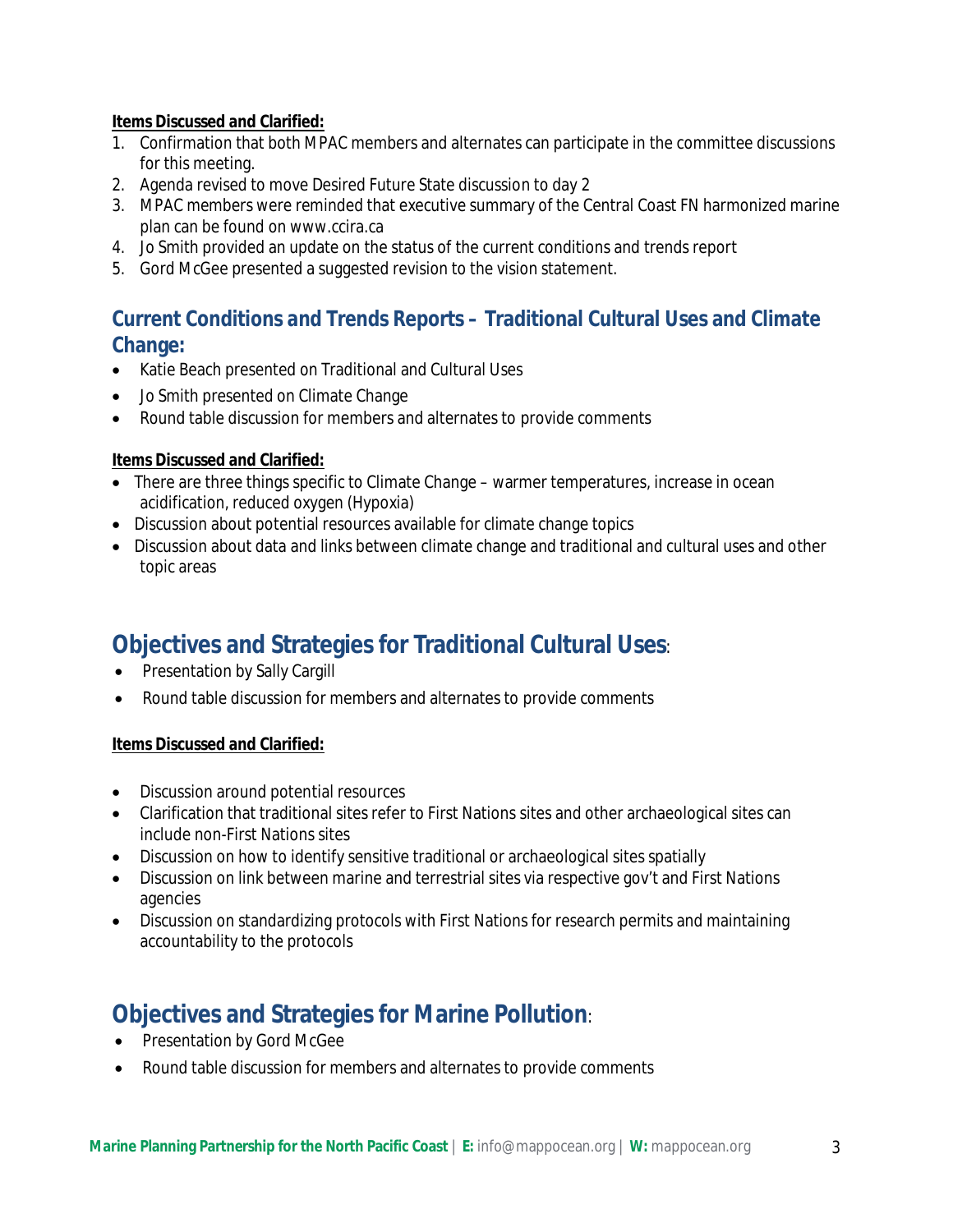### **Items Discussed and Clarified:**

- Clarification that strategies should focus on what is within provincial jurisdiction and the strategies are meant to be actions to achieve the objectives; the task is not to identify who or how the strategies are to be implemented
- Discussion on definition of pollution and building capacity to respond to it

# **Objectives and Strategies for Climate Change**:

- Presentation by Gord McGee
- Round table discussion for members and alternates to provide comments

### **Items Discussed and Clarified:**

- Discussion around the need to create models that are adaptable and regularly assessed to address speed of climate change
- Discussion on high tides and flooding and effects on infrastructure
- Discussion on effects on food web
- Clarified that current conditions and trends report will look at hypoxia

### **Day 2**

### **Welcome and agenda outline:**

• Sally, Gord and Gary welcomed everyone and reviewed the agenda.

### **Desired Future State Summary and Mapping Exercise:**

Homework task was recapped and further explained. Maps provided to each sector.

### **Items Discussed and Clarified:**

- Clarification that future states can include interest areas, transportation routes, optimal sites
- Request to provide more information even if it is referenced outside boundary
- Members discussed tools/data sources available for sharing
- Sector response is required prior to the January meeting

# **Developing Objectives and Strategies:**

Gord and Sally presented an overview of how the objectives and strategies are being developed.

### **Items Discussed and Clarified:**

 Clarification on the roles of the Province of B.C. and the Central Coast Area Implementation Committee (CCAIC) which is a sub-committee of CCIRA (Central Coast Indigenous Resource Alliance)